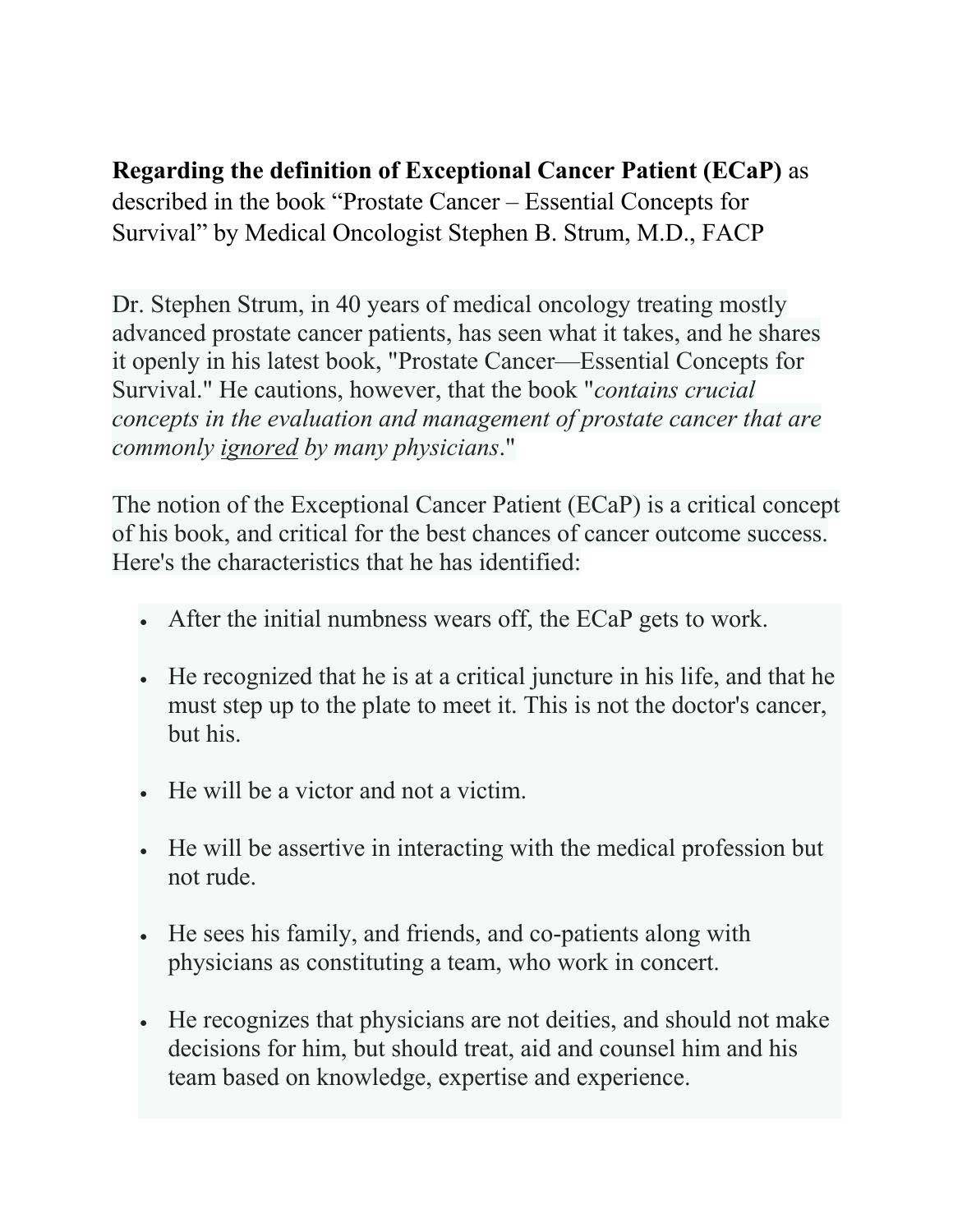- The ECaP seeks the finest possible team, and is willing to travel and/or incur additional expense in order to receive optimal care.
- He educates himself, does his "homework" and is willing to read and learn, availing himself or his medical team of the power of computer technology.
- He doesn't regard his cancer as a "separate thing" that "happened" to him, but as a consequence of many complex processes affecting the entire mind-body complex.
- He realizes that treating cancer will now become part of the entire process of healing the mind and body, and that everything in health is interconnected.
- The ECaP is willing to make changes in life-style and habits to improve his prognosis.
- The ECap, despite all the strengths above, is aware of his need to reach out for help and for the support from others. He knows that a man has to be aware of his limitations.
- He makes sure that his life doesn't become only about the cancer, and understands that pleasure is essential.
- The ECap immerses himself in love—of family, friends, online helpers, support groups, and religious congregations.
- The ECaP "pays it forward" by giving unto others as they have given to him.
- The man with PC often relates to others that the diagnosis of prostate cancer was the best thing that ever happened to him—that it altered his sense of what and who were important in his life, and how much he had taken for granted. Out of this crisis with cancer